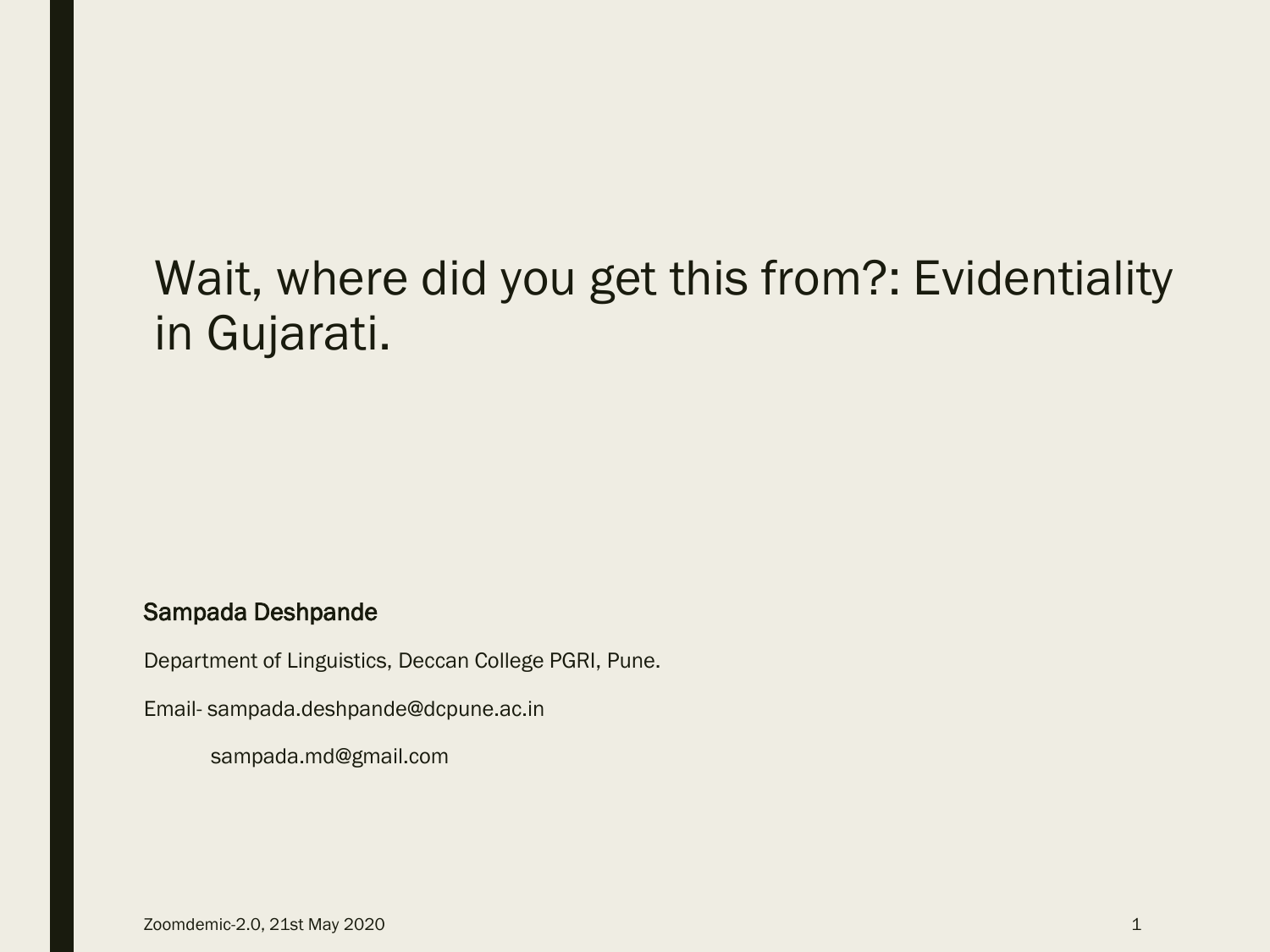### Introduction

### Part 1

- Defining Evidentiality
- **Classification of Evidentiality**

### Part 2

● Marking of evidentiality in Gujarati

### Part 3

**.** Observations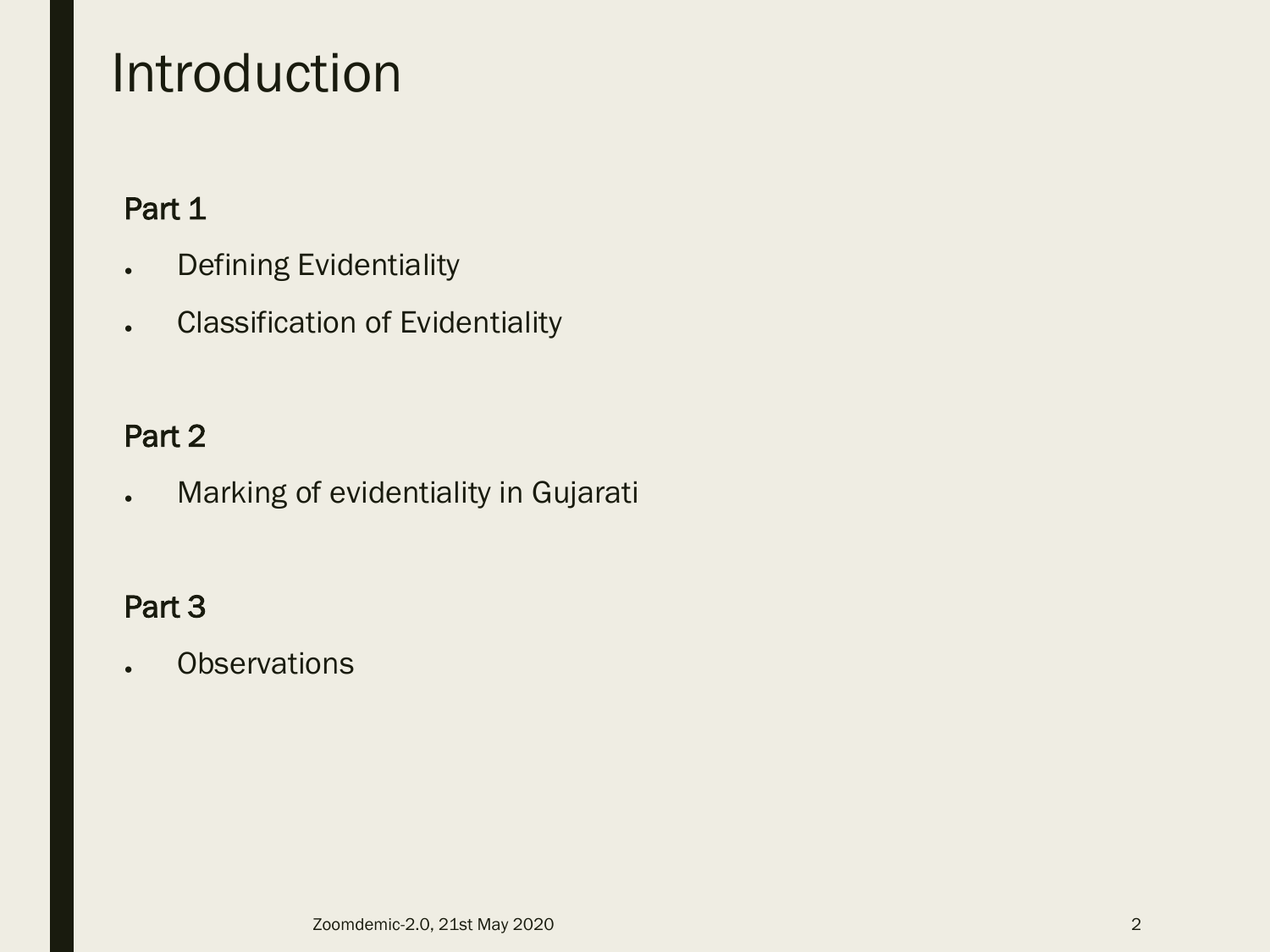## Evidentiality: a Phenomenon

- "It is observed in about a quarter of the world's languages, every statement must specify the type of source on which it is based—for example, whether the speaker saw it, or heard it, or inferred it from indirect evidence, or learnt it from someone else. This grammatical category, whose primary meaning is information source, is called 'evidentiality'."(Aikhenvald, 2004)
- Indo-Aryan Languages do not have a grammatical category of evidentiality, (Bashir, 2006) but is either morphologically encoded or the expression of evidentiality is distributed throughout the grammar as in compound verbs, tense, aspect, mirativity, modality, passives, nominalisations, person, demonstratives, negation etc. which develop overtones similar to some semantic features of evidentials.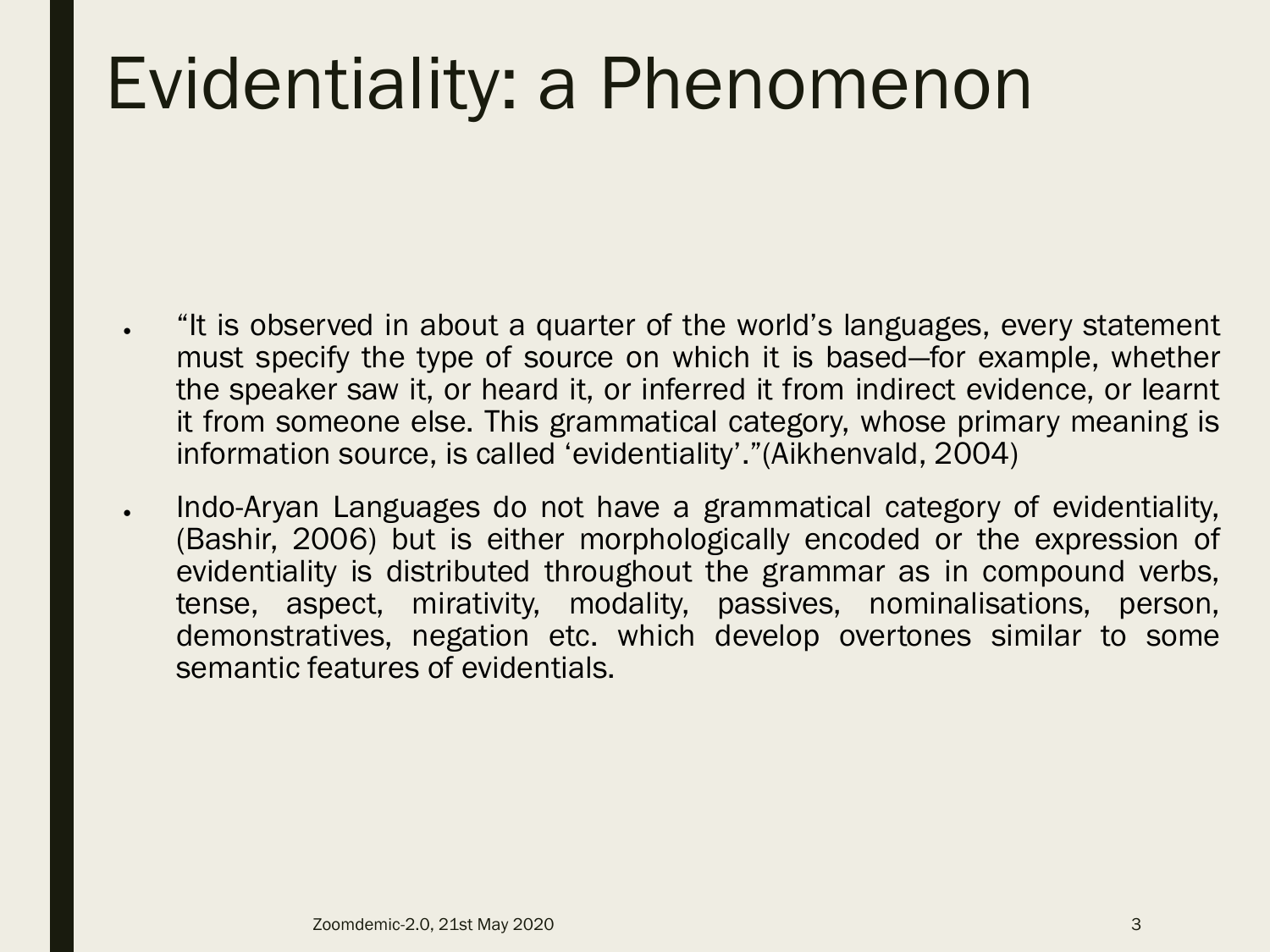1. John saw Mary cross(ing) the road. (De Haan 2005: 17)

2. John saw that Mary had crossed the road. (De Haan 2005: 17)

Sentence (1) indicates that the speaker has witnessed the event, has a direct, visual evidence. In (2), on the other hand, the speaker has only witnessed the result of the event, therefore the sentence has an inferential evidential overtone, rather than a visual one.

- 3. I heard France beating Brazil. (Aikhenvald 2003: 19)
- 4. I heard that France beat Brazil. (Aikhenvald 2003: 19)

In sentence (3) the verb hear is used in its primary auditory meaning while in sentence (4), hear is used with evidential hearsay meaning.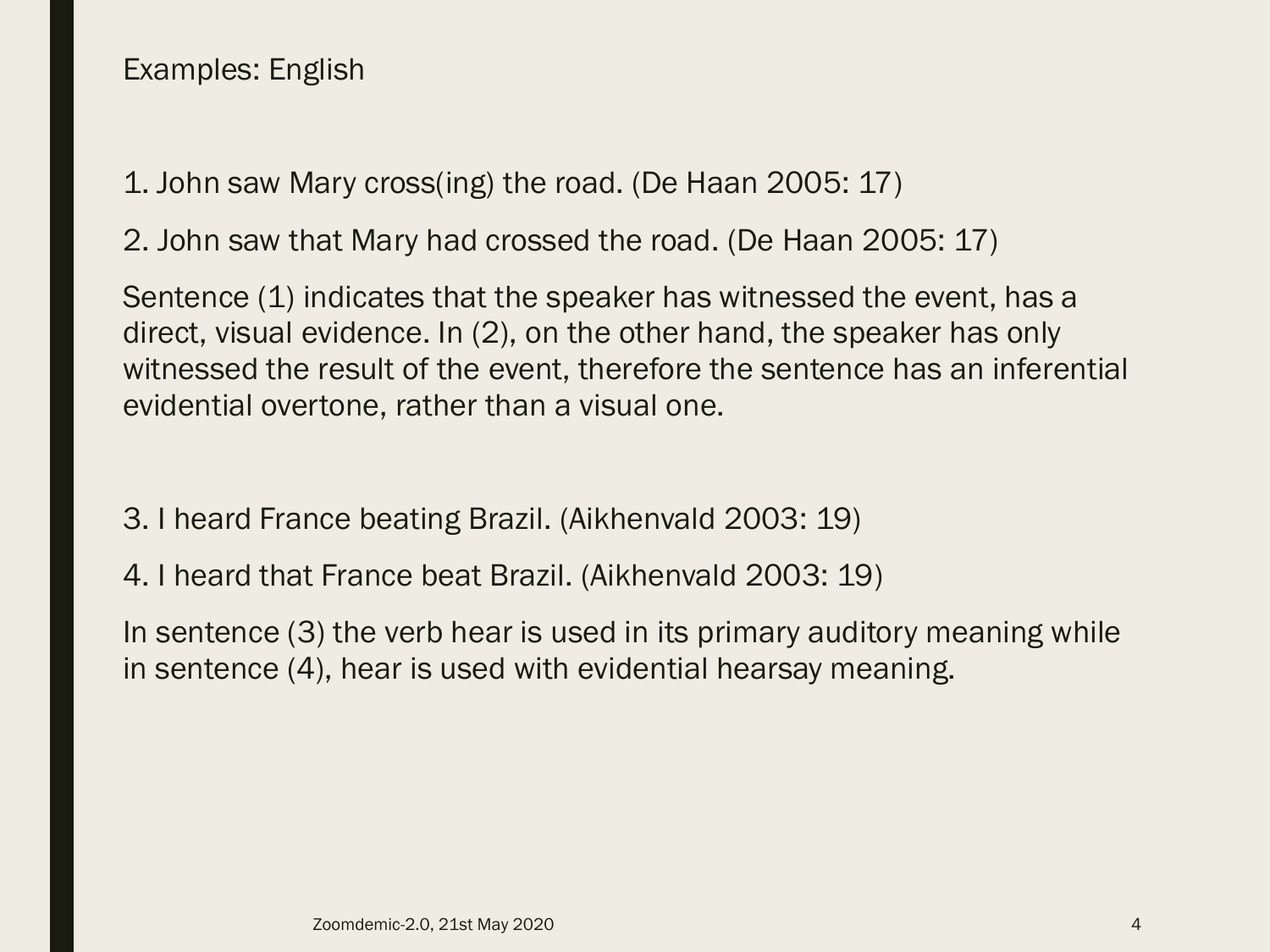### Classification of Evidentiality

Aikhenvald and Dixon (2003) divide evidentiality into two types:

- Type I- "states the existence of a source for the evidence without specifying it"
- Type II- "specifies the kind of evidence, be it visually obtained, based on inference or reported information".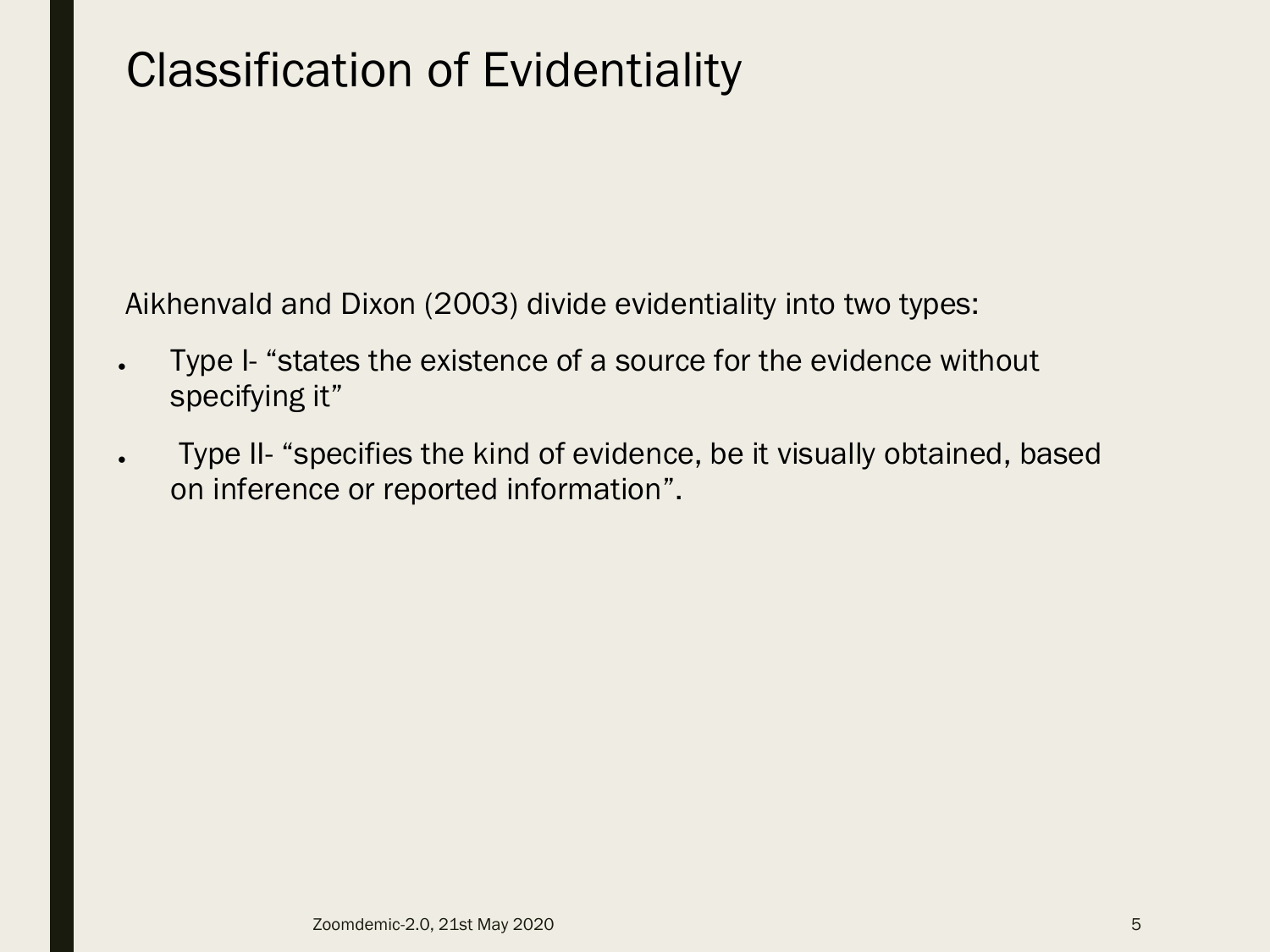### Parameters used in the classification of evidentials

### A) Aikhenvald (2004: 63-64):

- I. VISUAL- which covers evidence acquired through seeing
- II. SENSORY- which covers evidence through hearing, and is typically extended to smell and taste, and sometimes also touch
- III. INFERENCE- based on visible or tangible evidence or result
- IV. ASSUMPTION- based on evidence other than visible results: this may include logical reasoning, assumption, or simply general knowledge
- V. HEARSAY- for reported information with no reference to whom it was reported by
- VI. QUOTATIVE- for reported information with an overt reference to the quoted source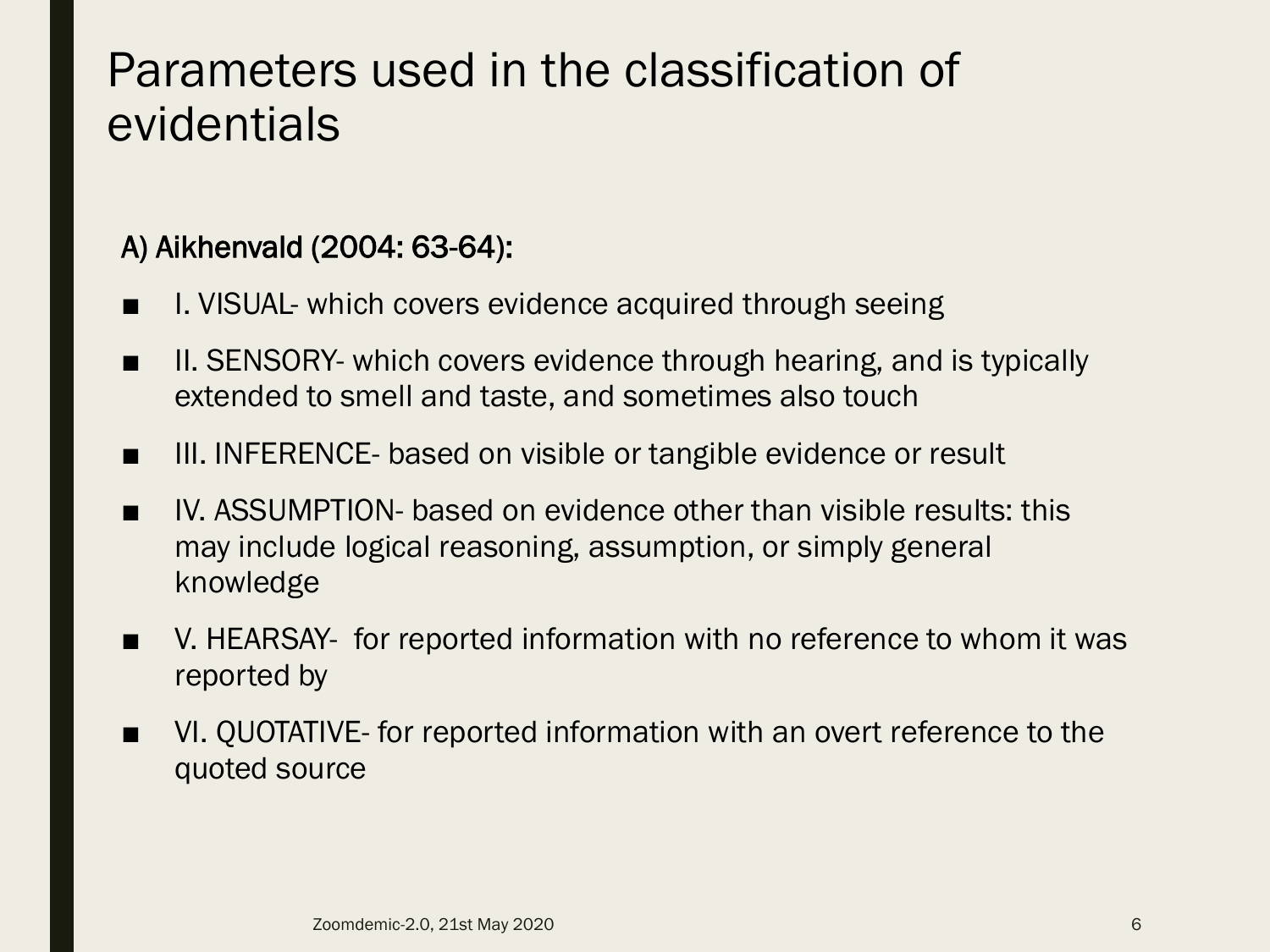### **B) Bashir (2006):**

- 1. Source (of information)
- a) Internal
- b) External
- 2. Time (of obtaining the information)
- a) Past (old knowledge)
- b) Present (new knowledge)
- c) Future (presumption)
- 3. Directness:
- a) Direct- first-hand sensory knowledge, well established, hence speaker internal
- b) Indirect- second hand, reported knowledge, inferred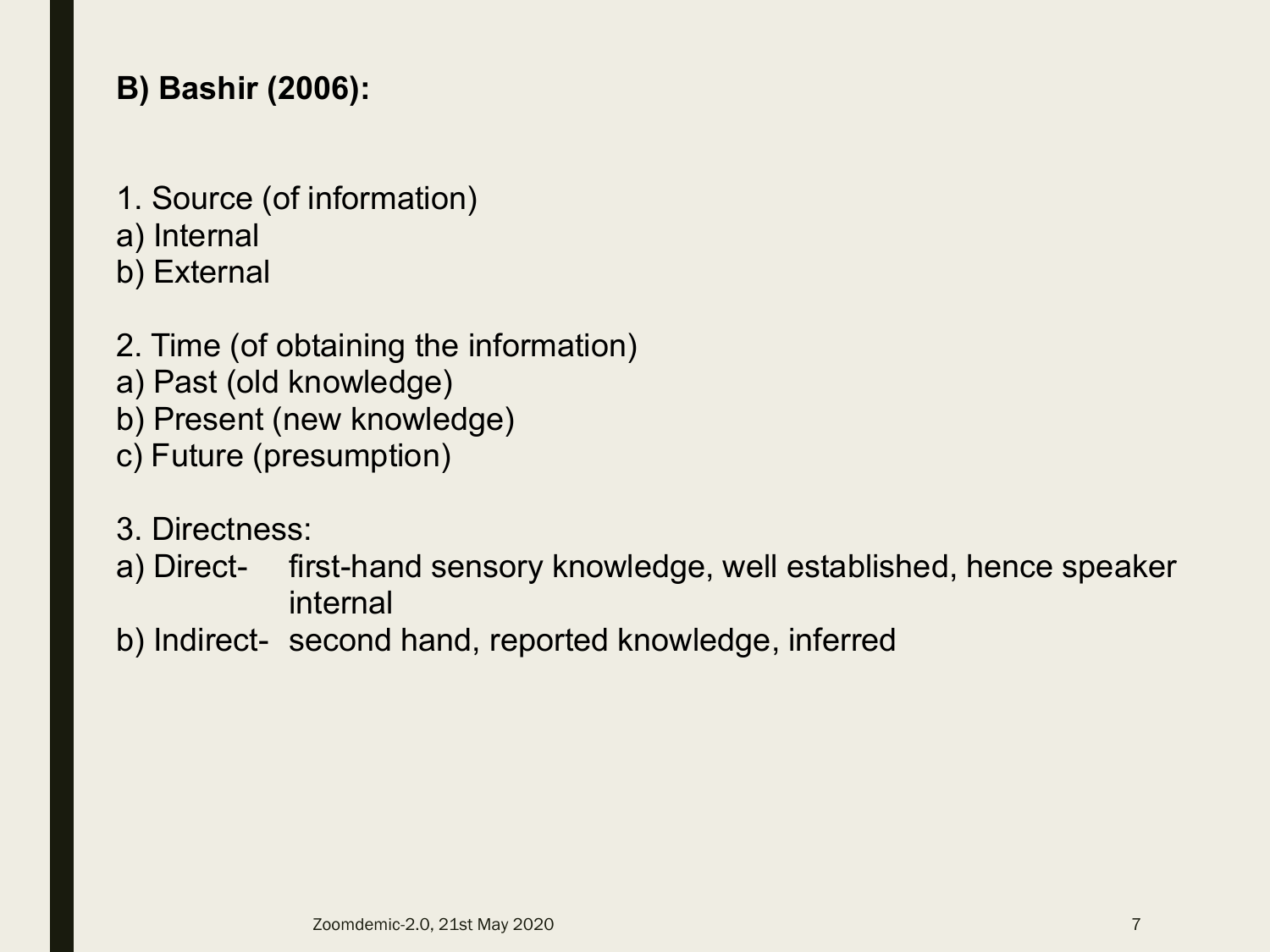### Points of Exploration

- 1. How is evidentiality marked in Gujarati in a purely synchronic aspect?
- 2. How is Gujarati placed with regard to Type 1 (evidential systems in which it is not necessary to specify the source of information) or Type 2 (evidential systems in which the source of information is specified) languages with evidentiality?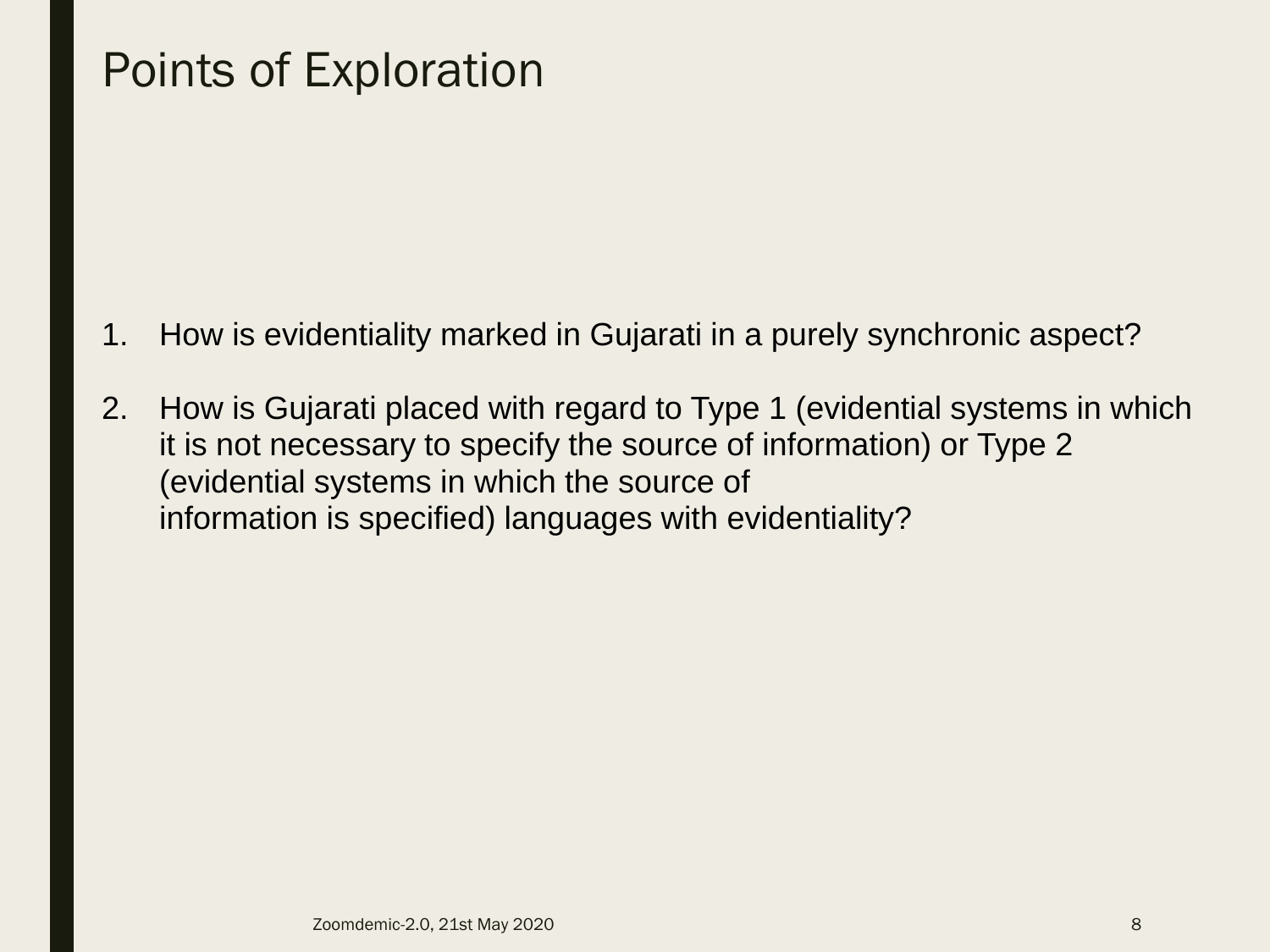### Framework of the present study

- The basis of the work is to look at the morphological markings and semantics of evidentials in Gujarati for which the framework devised by Bashir (2006) is used where she has explored evidential systems in a number of South-Asian languages.
- For understanding the semantics of the evidentials, it is necessary to look at what point on an event-vector does a speaker focus on. For this, Delancey's (1985:47) cognitive model of an event as a vector having two end points as ORIGIN and TERMINATION is used.

ORIGIN - - - - - - - - - - - - ---- - -> EVENT - - > TERMINATION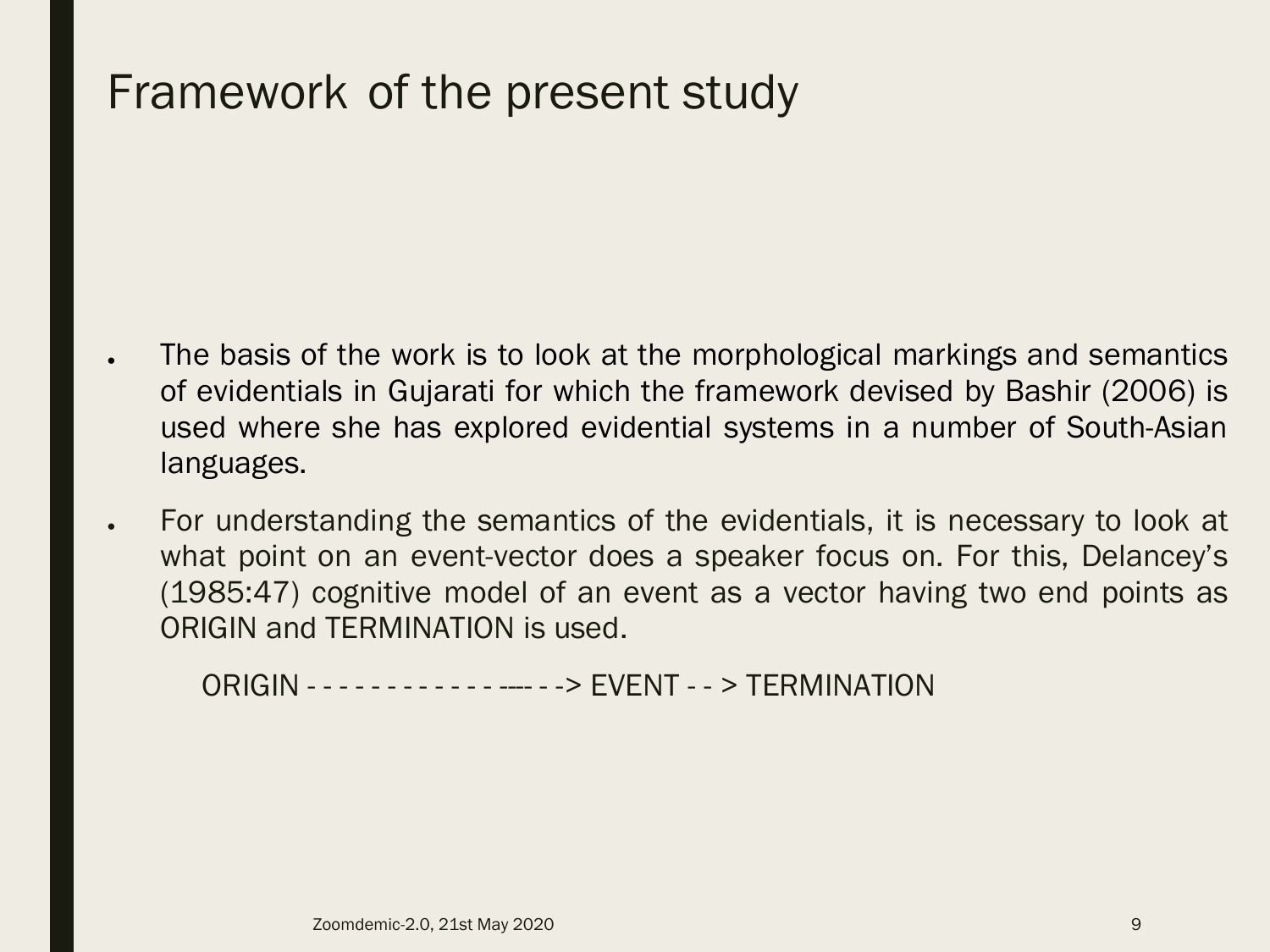### Marking of Evidentiality in Gujarati

#### **Tense**

#### a. Simple present tense

5. e loko av-e t<sup>h</sup>e DEM.DIST.3PL people come-PRS be.PRS 'They are coming.' Direct, visual evidential reading.

#### b. Simple past tense

6. a tʃ<sup>n</sup>okri bol-i

DEM.PROX.3SG girl talk-PST.3SGF

'This girl spoke.'

Direct, sensory evidential reading.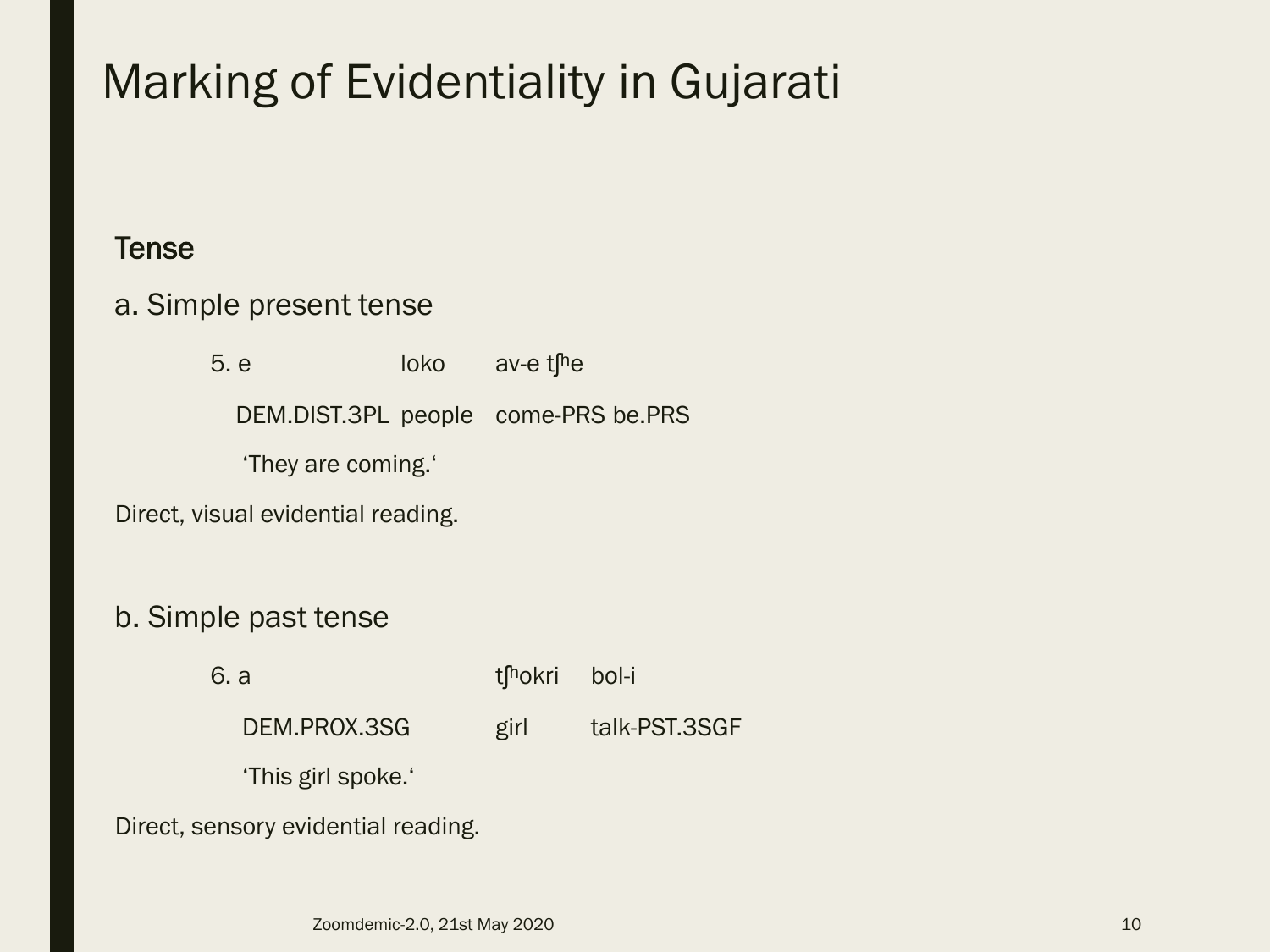#### c. Simple future tense

7. e mumbəi dʒə-s-e

3SGM mumbai go-FUT-3SGM

'He will go to Mumbai.' Presumptive knowledge, indirect evidential reading.

d. Pluperfect

8. e av-el-o the

3SGM come-PLU.PRF-3SGM be.PRS

'He has come.' Can have either indirect or direct evidential reading.

(Note: While the Perfective aspect, can have only direct evidential reading. Eg,  $9. e$  av-j-o t<sup>he</sup> 3SGM come-PFV-3SGM be.PRS 'He has come.' )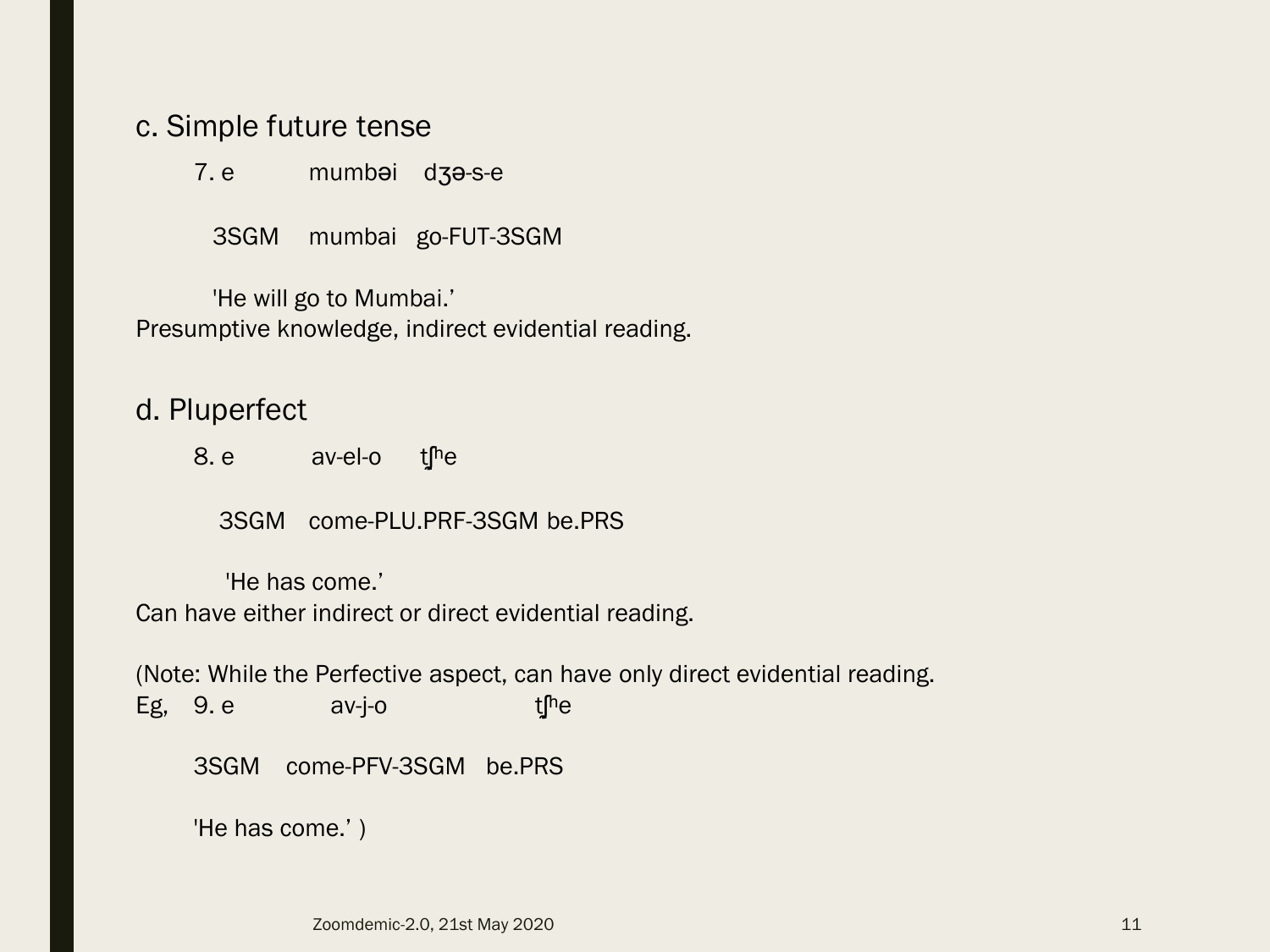#### Aspect

#### a. Perfective

10. e-ɳe kam kər-j-u

3SG-ERG work do-PFV-3SGN

'He did the work.'

Direct first hand evidential reading.

b. Imperfective

11. e niʃaɖ-e dʒə-t̯-o hə-t̯-o

3.SG.M school-DAT go-IPFV-3SGM be-HAB-3SGM

'He was going to the school.'

Direct visual evidential reading (IPFV) v/s first hand knowledge, established knowledge (HAB)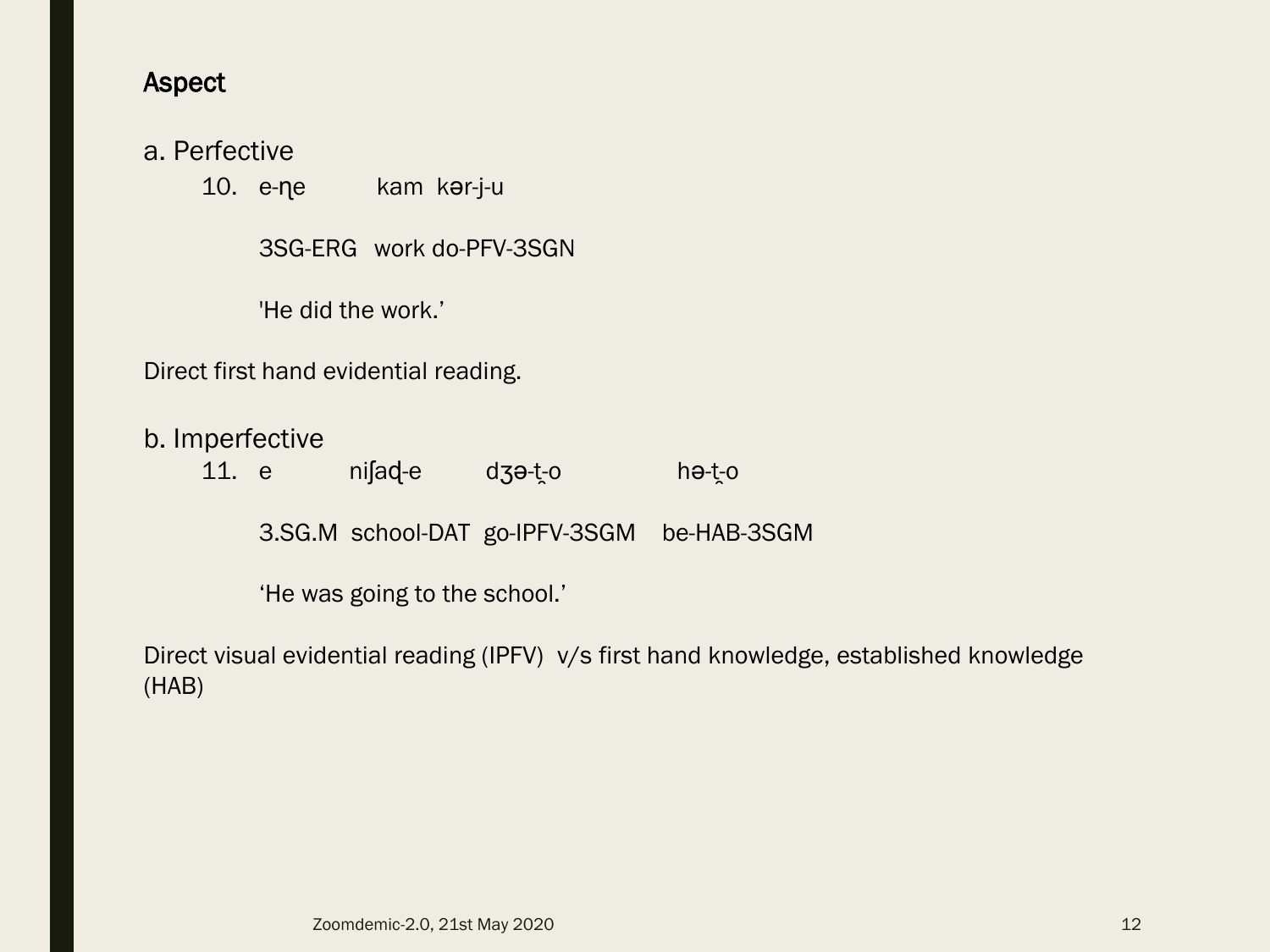c. Habitual

d.

|                                                      |       | 12. nirav      | dərrod <sub>3</sub> | savar-e                               | dudh | piw-e            | t <sup>[h</sup> e |  |  |  |  |
|------------------------------------------------------|-------|----------------|---------------------|---------------------------------------|------|------------------|-------------------|--|--|--|--|
|                                                      |       | <b>Nirav</b>   |                     | everyday morning-LOC                  | milk | drink-HAB be.PRS |                   |  |  |  |  |
| 'Everyday, Nirav drinks milk in the morning.'        |       |                |                     |                                       |      |                  |                   |  |  |  |  |
| Direct, first hand knowledge, established knowledge. |       |                |                     |                                       |      |                  |                   |  |  |  |  |
|                                                      | 13. e | d. Prospective |                     | mumbai $d$ 3a-va-n-o t <sup>h</sup> e |      |                  |                   |  |  |  |  |

3SGM Mumbai go-INF-PROS-3SGM be.PRS

'He is going to go to Mumbai.'

Presumptive knowledge, therefore indirect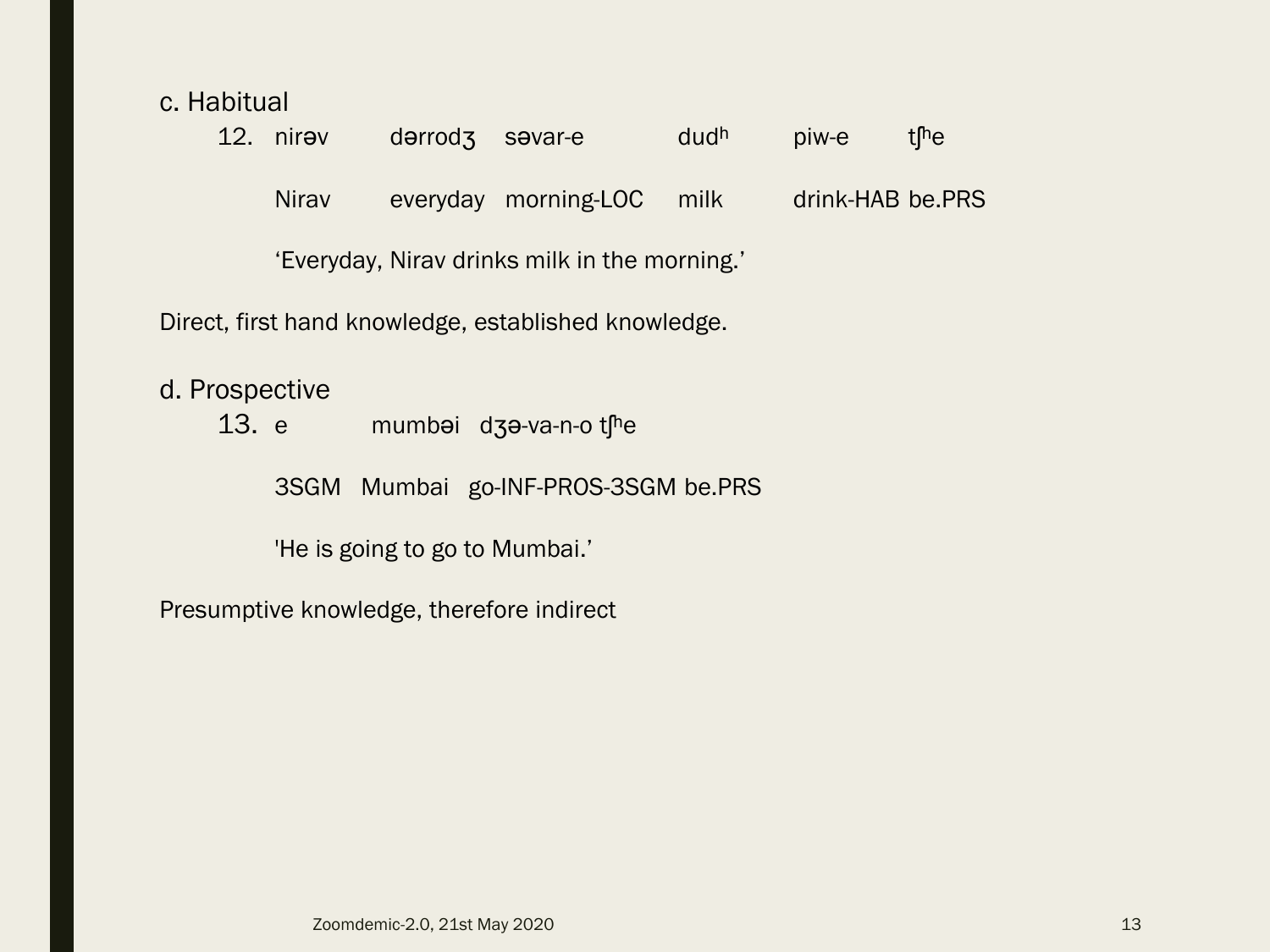### Mood

|                                                   | a. Subjunctive<br>14. varsad pad-j-o |               |          |                   | h <del>o</del> -se |                    |             |  |  |  |  |
|---------------------------------------------------|--------------------------------------|---------------|----------|-------------------|--------------------|--------------------|-------------|--|--|--|--|
|                                                   | rain                                 | fall-PFV-3SGM |          |                   | be-SBJV.3SG        |                    |             |  |  |  |  |
|                                                   | 'It might have rained.'              |               |          |                   |                    |                    |             |  |  |  |  |
| Sensory, visual and inferred                      |                                      |               |          |                   |                    |                    |             |  |  |  |  |
|                                                   | 15. sliko                            | mes-ma        |          | $g_{\theta}$ -j-o |                    | h <del>o</del> -se |             |  |  |  |  |
|                                                   | <b>Alico</b>                         |               | mess-LOC |                   | go-PFV-3SGM        |                    | be-SBJV.3SG |  |  |  |  |
|                                                   | 'Alico must have gone to the mess.'  |               |          |                   |                    |                    |             |  |  |  |  |
| Non-sensory, inferred                             |                                      |               |          |                   |                    |                    |             |  |  |  |  |
| b. Potential                                      |                                      |               |          |                   |                    |                    |             |  |  |  |  |
|                                                   | 16. evu lag-e                        |               | tfe ke e |                   |                    | have               | ja-s-e      |  |  |  |  |
| like this seem-IPFV be.PRS COMP he now go-FUT-3SG |                                      |               |          |                   |                    |                    |             |  |  |  |  |

'It seems like he will go now.' Indirect, Assumptive, Inferred

zoomdemic-2.0, 21st May 2020 14 and 200 14 and 200 14 and 200 14 and 200 14 and 200 14 and 200 14 and 200 14 and 200 14 and 200 14 and 200 14 and 200 14 and 200 14 and 200 14 and 200 14 and 200 14 and 200 14 and 200 14 and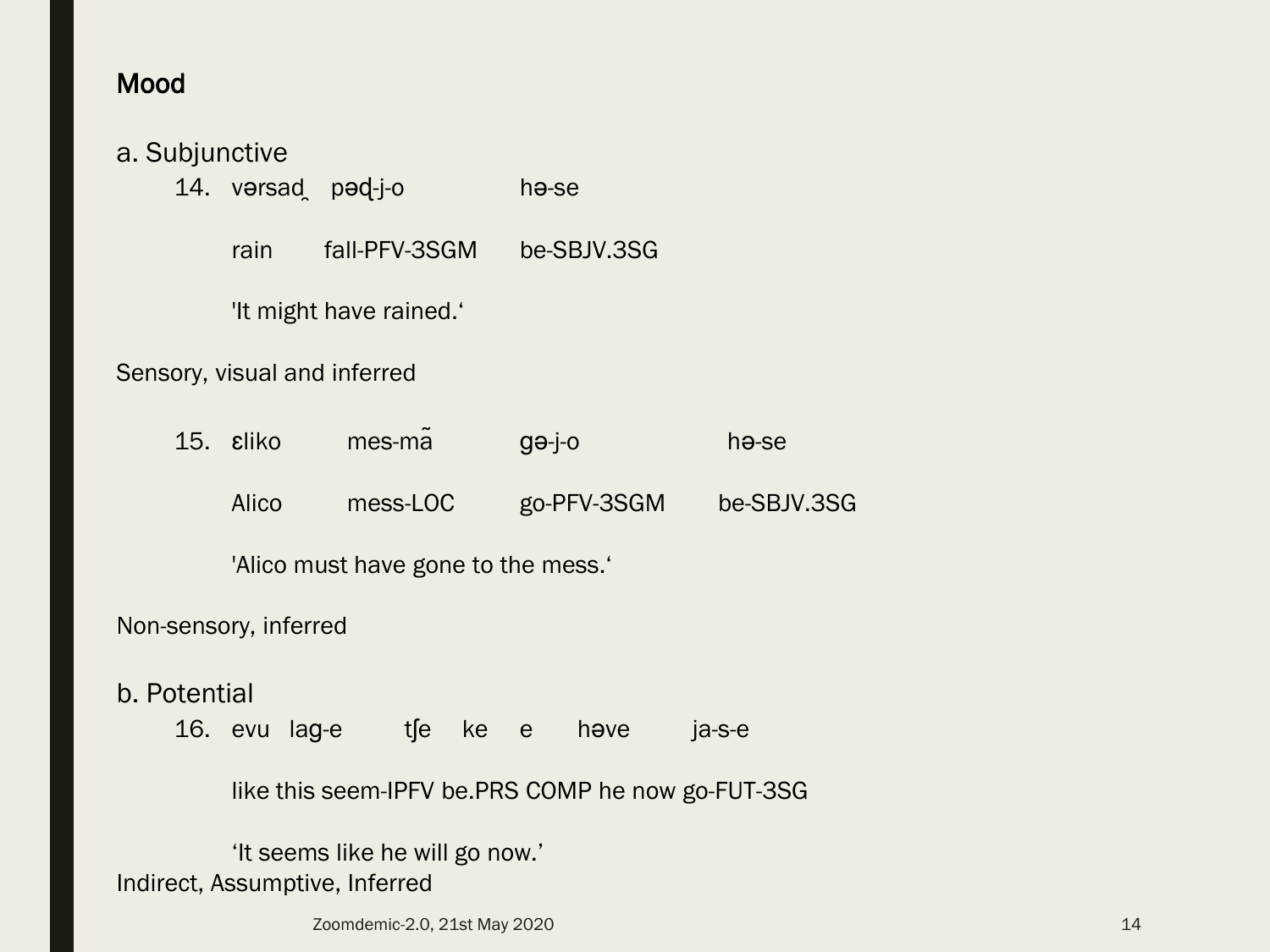#### Interjections

17. Əre! ketlo moto tha-i ga-j-o

oh how much tall.2SGM happen-CP GO-PFV-3SGM

'Oh! He has grown so tall.'

Mirative- (visual, direct) or (hearsay)

18. oho! rina gita-ne patra lakh-e the oh Rina Gita-DAT letter write-IPFV be.PRS

'Rina is (seen to be) writing a letter to Gita. '

Mirative, visual, direct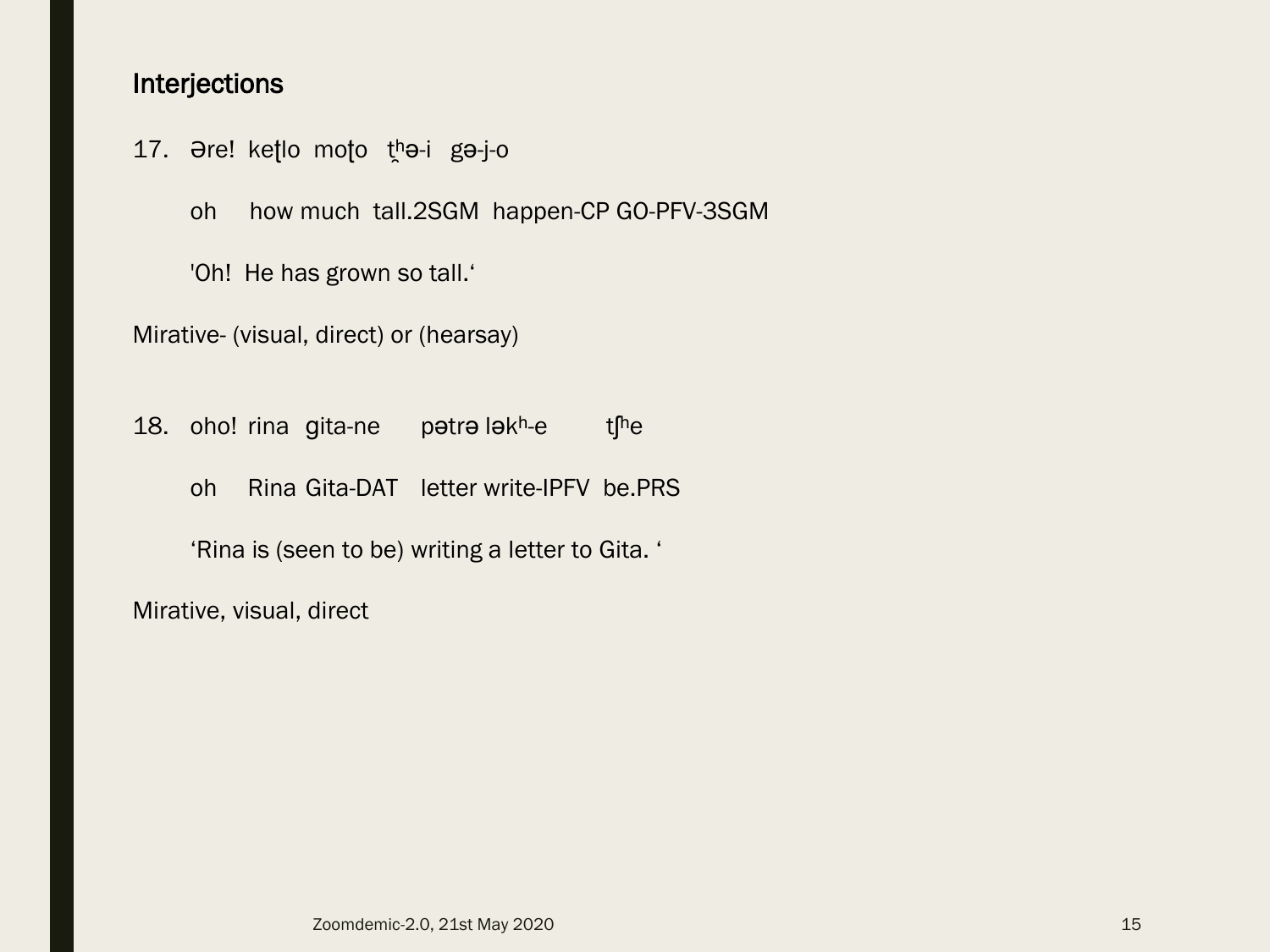### **Observations**

• It was observed that Gujarati encodes evidentiality a it is spread across the grammar in a number of ways, namely via 1. Tense- simple past tense, simple present tense, simple future tense, pluperfect 2. Aspect- perfective, imperfective, habitual, prospective 3. Mood- subjunctive, potential 4. Interjections.

(Note: A lot other ways via which evidentiality can be marked in grammar is via complementizers, compound verbs, quotatives, evidentials in negation, evidentials in interrogation, epistemic modality and evidentials etc)

- Thus based on the data observed, Gujarati belongs to the Type I (evidential systems in which it is not necessary to specify the source of information) languages.
- Direct evidential readings- simple present tense, simple past tense, pluperfect, perfective, imperfective, habitual, mirative.
- Indirect evidential readings- simple future tense, pluperfect, prospective, subjunctive, potential, mirative
- Evidential readings of 1. PLU.PERF  $v/s$  PFV 2. IPFV  $v/s$  HAB 3. SUBJ  $v/s$  PFV  $v/s$  FUT
- This study was done in a limited synchronic perspective, and it listed ways in which Gujarati encoded evidentiality spread across grammar.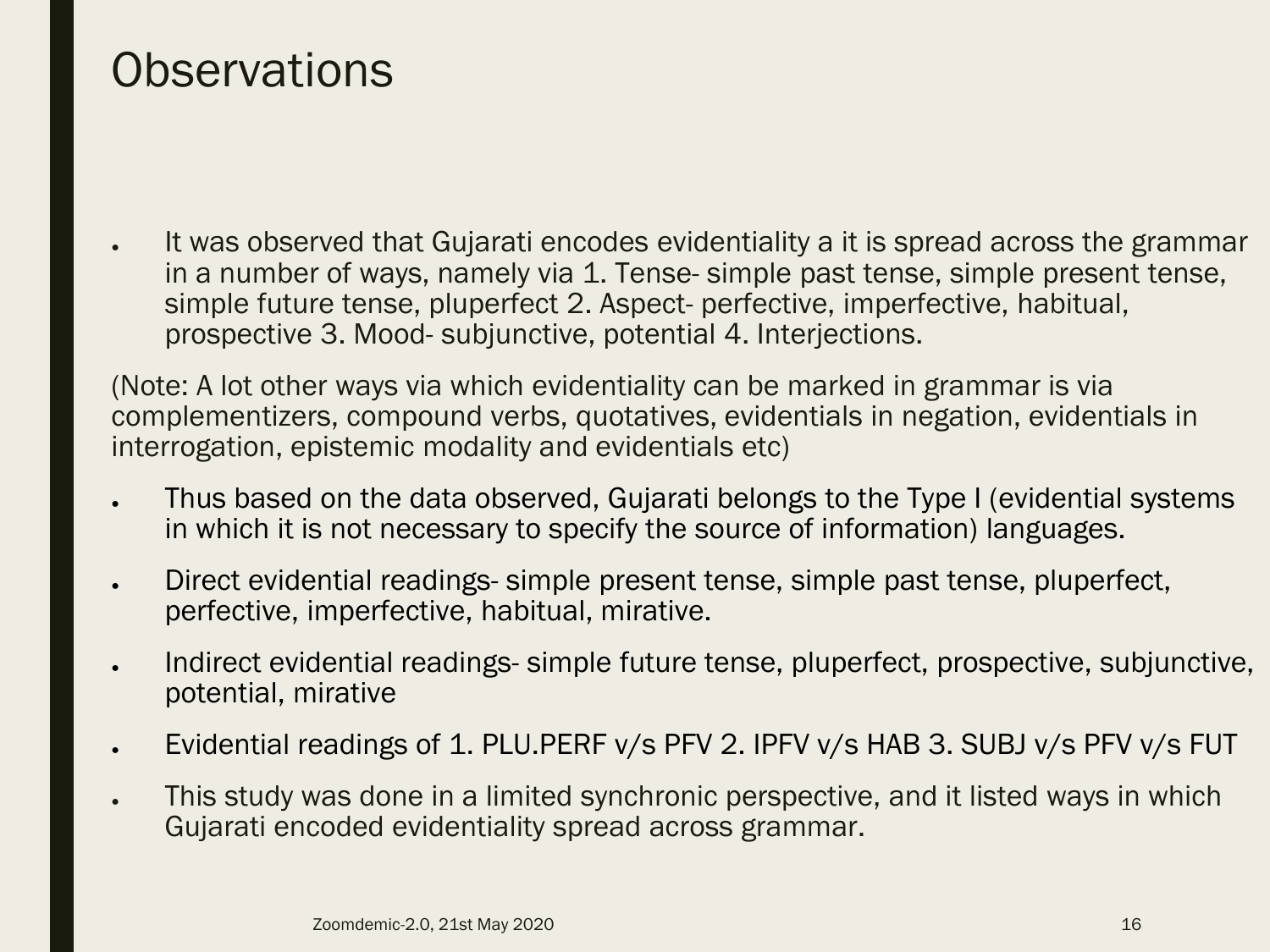## References

- Aikhenvald, A. 2004. Evidentiality. Oxford: Oxford University Press.
- Aikhenvald, Y.A. and R.M.W. Dixon (eds.). 2003. Studies in Evidentiality. Amsterdam/Philadelphia: John Benjamins Publishing Company.
- Bashir, E. 2006. Evidentiality in South Asian Languages. In Butt, M. And T. Holloway

(eds.), Proceedings of the LFG06 Conference, Workshop on South Asian Languages. Konstanz: CSLI Publications .

■ Bashir, E. And Hock, H. 2016. Morphosemantic Typology: Evidentiality, In Hock,

H. and E. Bashir (eds.), The Languages And Linguistics of South-Asia. Berlin: De Gruyter Mouton.

- Beames, J. 1879. Vol. III 'The Verb' of A Comparative Grammar of the Modern Aryan Languages of India. London: TRUBNER and CO.
- Bhaskararao, P. and Subbarao, K.V. 2004. Typological studies in language, Non- Nominative Subjects Vol. 2. Bhaskararao, P. and Subbarao, V (eds.) Amsterdam: John Benjamins.
- Bybee, Joan L. 1985. Morphology: A Study of the Relation between Meaning and Form. Amsterdam: John Benjamins.
- Cardona, G and Jain, D. 2003. The Indo-Aryan Languages. New York: Routledge.
- Cardona, G. 1964. A Gujarati Reference Grammar. Pennsylvania: University of Pennsylvania Press.
- DeLancey, S. 2015. 'The mirative and evidentiality'. in Journal of Pragmatics. March 2001.
- Deshpande, S. Unpublished M.A. dissertation 'Study of Evidentiality in Gujarati'.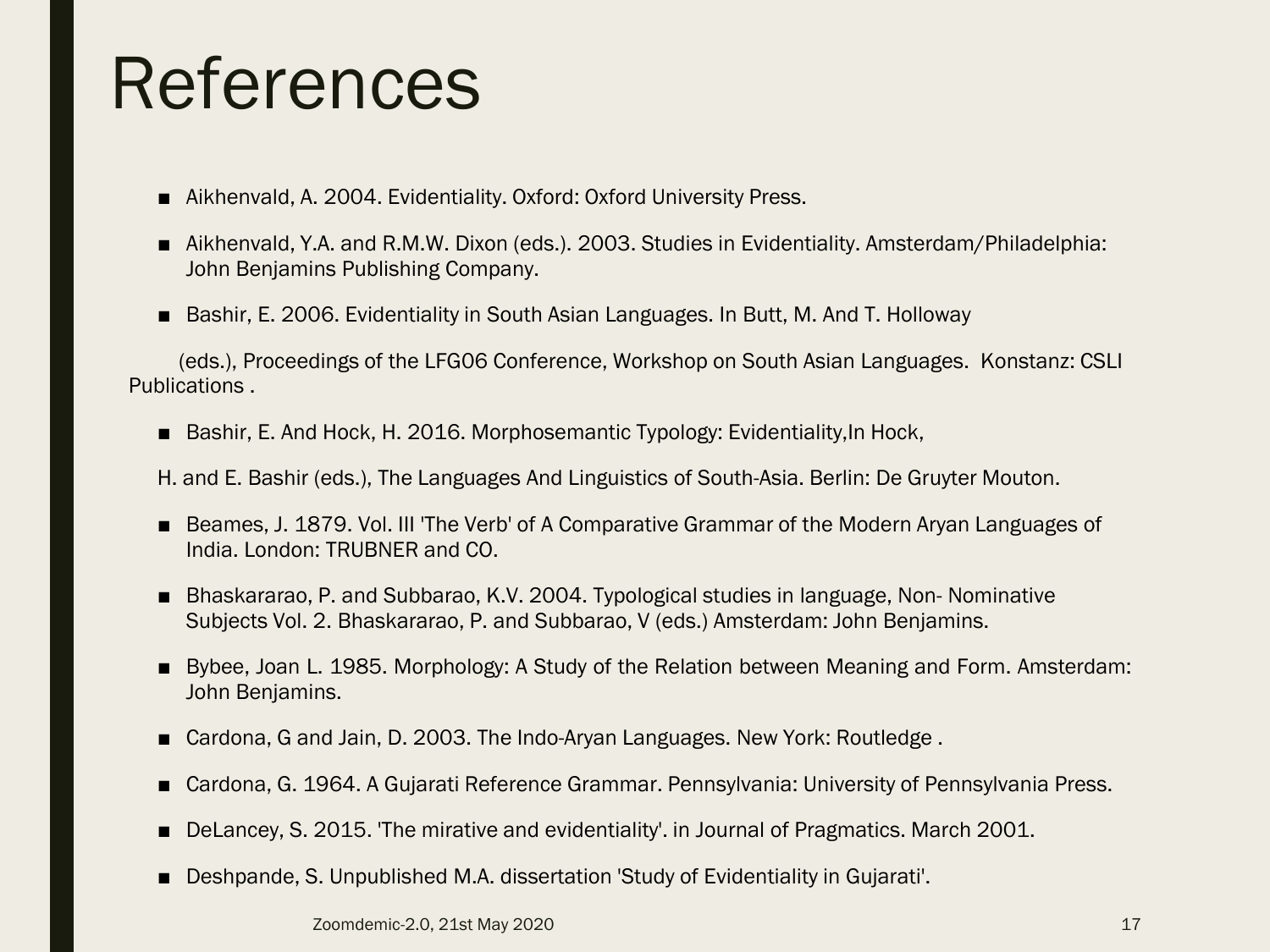- Diewald, G. and Smirnova, E. 2010. Evidentiality in German. Gast, V. (eds.) Berlin: De Gruyter Mouton.
- Grierson, G. 1905. Linguistic Survey of India. Vol. 6. Indo-Aryan Family. Mediate Group. Specimens of the Eastern Hindī Language.
- Grierson, G. 1905. Linguistic Survey of India. Vol. 7 Indo-Arvan Family. Southern Group. Specimens of the Marāṭhī Language.
- Grierson, G. 1905. Linguistic Survey of India. Vol. 9, Pt. 2 Indo-Aryan Family. Central Group. Specimens of the Rājasthānī and Gujarātī .
- Grierson, G. 1905. Linguistic Survey of India. Vol. 9, Pt. 2ndo-Aryan Family. Central Group. Specimens of the Rājasthānī and Gujarātī.
- Masica, C.P.1991. The Indo-Arvan Languages. Cambridge: Cambridge University Press.
- Montaut, A. 2006. 'Mirative Extentions of Aorist in Hindi/Urdu' in The YearBook: South Asia linguistics. Berlin: De Gruyter Mouton
- Palmer, F.R. 1986. Mood and modality. Cambridge: Cambridge University Press
- Pandharipande, R. 1997. Marathi. New York: Routledge.
- Taylor, J.S. 1903. Gujarati BhashanuVyakran. Surat: Irish Mission Press.
- Tisdall, 1892. A Simplified Grammar of Gujarati Language:together with A short reading book and vocabulary. Bombay: D. B. Taraporevala Sons & Company.
- http://wals.info/feature/65A#2/28.6/146.5
- http://wals.info/feature/78A#2/27.4/152.9
- https://www.academia.edu/27161173/Evidentiality\_Inferentiality\_and\_Mirativity\_in\_the\_Modern\_Hi ndi